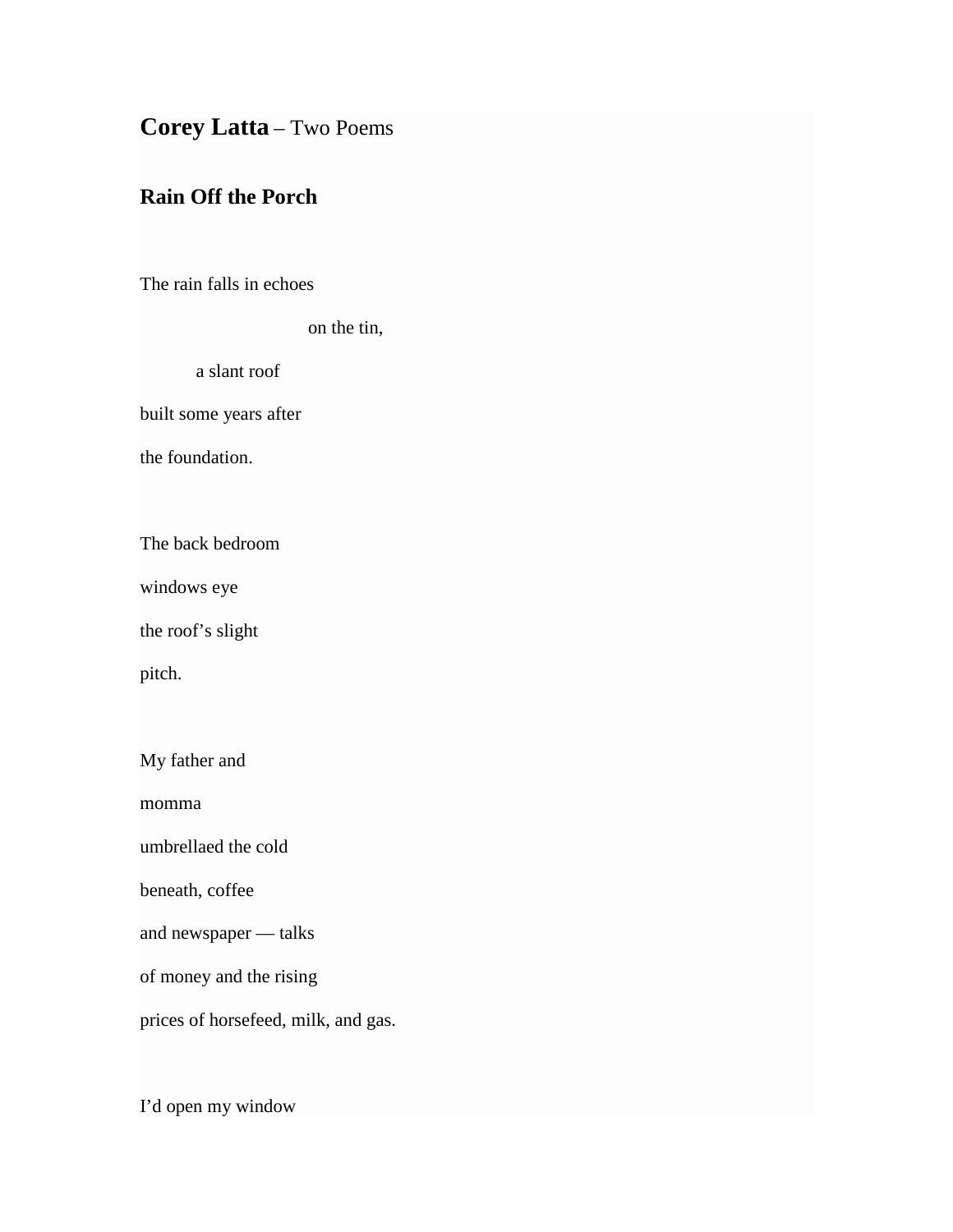to hear it fall,

sheets on sheets

And I'd sleep.

## **Driftwood**

Off the coast of yesterday

where past winds shore

driftwood memories

up by the hundreds

 to lay at my feet the jagged shards of my father's father, walking with me in tow

 of boyhood fishing barefoot in murky water running through tall weeds of innocence, bygone

 of those stormed years of passage when I spent my good heart on fast nights with an exilic mind and fierce will,